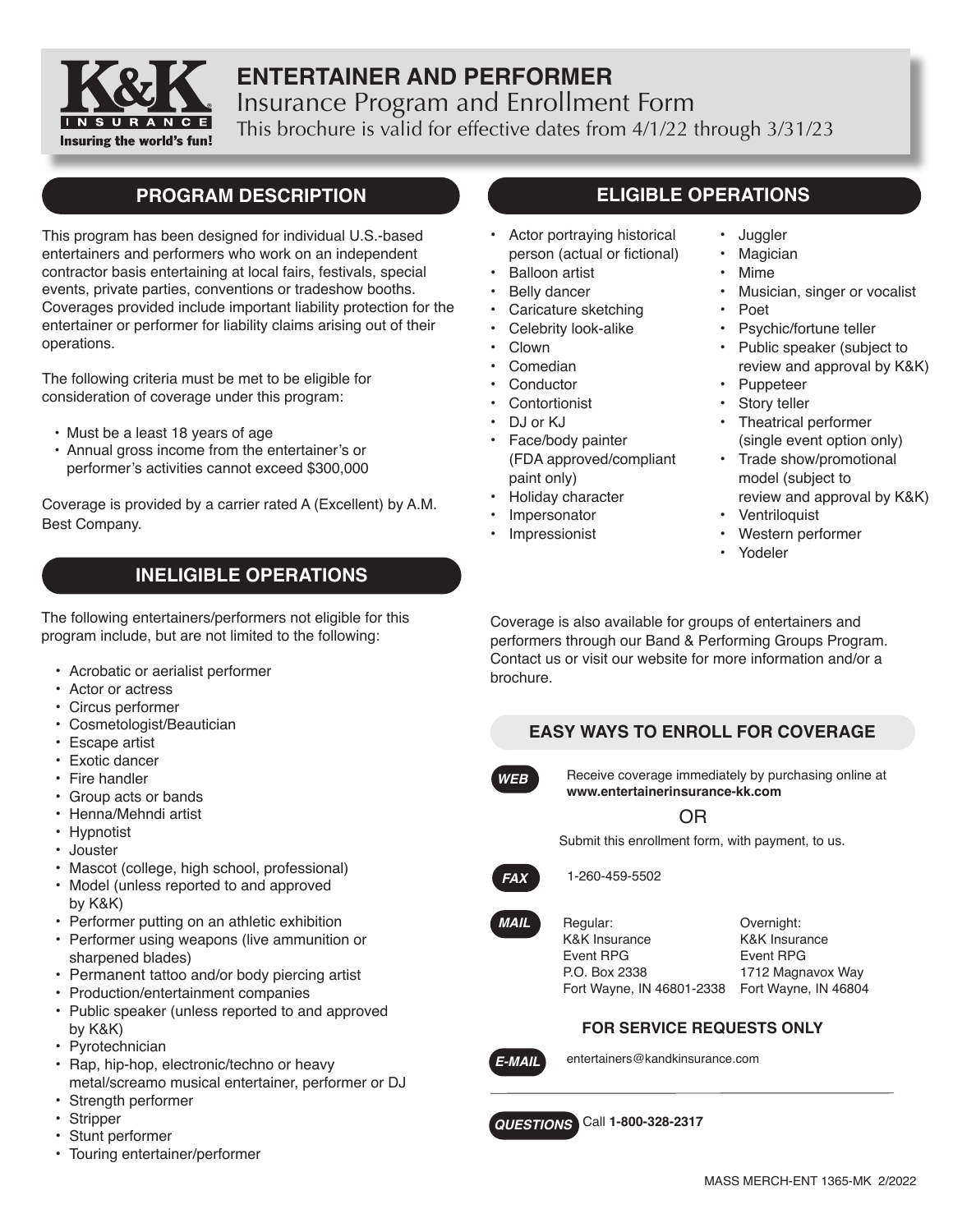## **EXCLUSIONS**

The following represent only some of the exclusions contained in this policy and state variations may apply.

- Reenactment performances/activities involving boats and/or activities held on or in water
- • Abuse, molestation, or exploitation
- All operations listed as ineligible
- Amusement devices (e.g.: rides, slides, inflatables, bungees, climbing walls, dunk tanks)
- Animals (injury or death to any animal or injury, death or property damage caused by your animal- see FAQ on page 3 for limited small animals coverage)
- Any event or activity involving or promoting tobacco or cannabis • Asbestos
- Athletic activity
- • Body surfing or mosh pits
- Communicable disease
- Cyber incident, data compromise, and violatin of statutes related to personal data
- Employment-related practices • Events hosted/organized by the
- entertainer/performer • Fireworks (exclusion does not
- apply to flashboxes)
- Full body art and painting
- Fungi or bacteria
- Haunted attractions
- Historical battle reenactments
- Hot wax impressions
- Lead
- Nuclear energy liability
- Ownership of a facility for performances
- Personal and advertising injury
- Use of any substance to paint or apply on the face or body that is not classified as non-toxic and/ or manufactured using only FDA compliant ingredients

| <b>Coverages</b>                                                                        | <b>Option 1</b> | <b>Option 2</b>         | <b>Option 3</b> | <b>Option 4</b> | <b>Option 5</b>          |
|-----------------------------------------------------------------------------------------|-----------------|-------------------------|-----------------|-----------------|--------------------------|
| <b>Commercial General Liability (CGL):</b>                                              | Limits          | Limits                  | Limits          | Limits          | Limits                   |
|                                                                                         |                 |                         |                 |                 |                          |
| Each Occurrence                                                                         | \$1,000,000     | \$2,000,000             | \$3,000,000     | \$4,000,000     | \$5,000,000              |
| General Aggregate                                                                       |                 |                         |                 |                 |                          |
| (Other than Products-completed Operations)                                              | \$5,000,000     | \$5,000,000             | \$5,000,000     | \$5,000,000     | \$5,000,000              |
| Products-completed Operations Aggregate                                                 | \$1,000,000     | \$2,000,000             | \$3,000,000     | \$4,000,000     | \$5,000,000              |
| Personal and Advertising Injury                                                         | Excluded        | Excluded                | Excluded        | Excluded        | Excluded                 |
| Bodily Injury to Participants Liability                                                 | \$1,000,000     | \$2,000,000             | \$3,000,000     | \$4,000,000     | \$5,000,000              |
| Damage to Premises Rented to You                                                        |                 |                         |                 |                 |                          |
| (Fire Legal Liability)                                                                  | \$1,000,000     | \$1,000,000             | \$1,000,000     | \$1,000,000     | \$1,000,000              |
| Medical Expense (other than participants)                                               | \$<br>5,000     | \$<br>5,000             | \$<br>5,000     | \$<br>5,000     | \$<br>5,000              |
| <b>Medical Payments for Participants</b>                                                | \$<br>5,000     | \$<br>5,000             | \$<br>5,000     | \$<br>5,000     | \$<br>5,000              |
|                                                                                         |                 |                         |                 |                 |                          |
| <b>Annual Cost</b> (based on annual income)                                             |                 |                         |                 |                 |                          |
| \$ 30,000 or less                                                                       | \$<br>231.00    | \$<br>339.00            | \$<br>589.00    | \$<br>839.00    | \$<br>1,089.00           |
| $$30,001 - $100,000$                                                                    | \$<br>350.00    | \$<br>518.00            | \$<br>768.00    | \$<br>1,018.00  | \$<br>1,268.00           |
| \$100,001 - \$200,000                                                                   | \$<br>664.00    | \$<br>989.00            | \$<br>1,239.00  | \$<br>1,489.00  | \$<br>1,739.00           |
| \$200,001 - \$300,000                                                                   | \$<br>989.00    | \$<br>1,476.00          | 1,726.00<br>\$  | \$<br>1,976.00  | 2,226.00<br>\$           |
| <b>Single Event Coverage (per event)</b><br>*Single event = 10 consecutive days or less | \$<br>181.00    | $\mathcal{S}$<br>264.00 | \$<br>514.00    | \$<br>764.00    | $\mathbb{S}$<br>1,014.00 |

\*Cost includes premium and a \$15 risk purchasing annual administration fee.

#### **Coverage provided under this program includes:**

**Commercial General Liability with Enhancement Endorsement** – coverage that protects the insured against liability claims for bodily injury and property damage arising out of their operations.

**Bodily Injury to Participants Liability** – coverage that offers protection against bodily injury liability claims brought by persons participating in covered activities.

**Medical Payments for Participants** – coverage that pays the medical and dental expenses incurred by a participant when an accidental injury occurs while participating in your covered activities. The coverage is provided on a primary basis.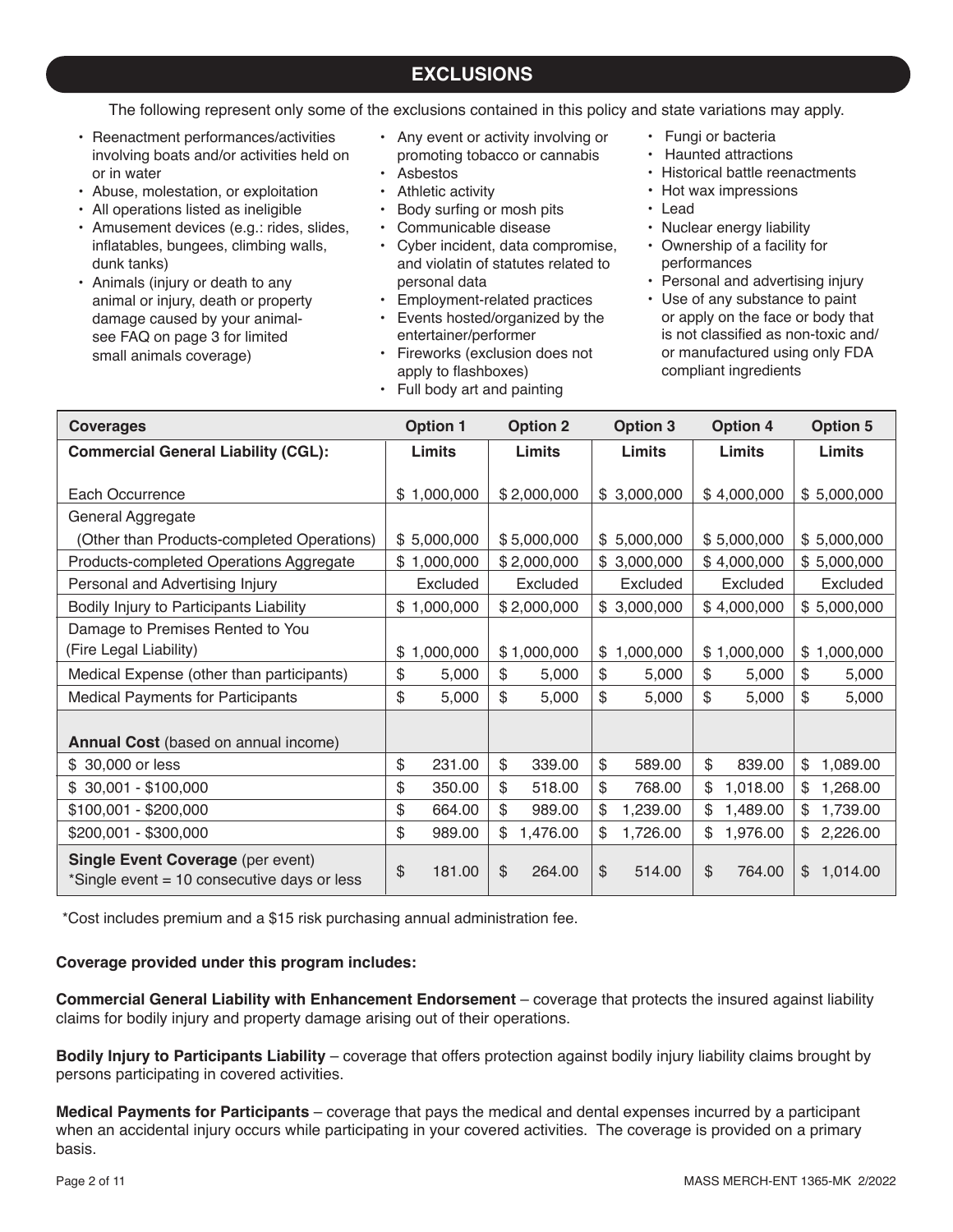# **FREQUENTLY ASKED QUESTIONS**

### **1. What name should be listed on enrollment form?**

Because this program provides coverage for the entertainer or performer as an individual, provide the full legal name of the entertainer/performer to be covered. If performing under a stage or other name, include that name on the "Doing Business As" line.

### **2. How soon does coverage start? When will we receive proof of coverage?**

Coverage can be bound the date after we receive a completed enrollment form and the appropriate premium. Please allow adequate time for us to process your enrollment form and issue certificates.

#### **3. When should I make our coverage effective?**

The effective date is the date you need your insurance to start. If you are renewing coverage with us, use the expiration date of your coverage. Coverage will be in effect for one year.

### **4. I have been asked by the facility/event where I will be working to add them as an additional insured to my policy. What does this mean and how do I do that?**

An additional insured is an entity which has an insurable interest for claims arising out of your negligence as the named insured. Such possible entities are a landlord or sponsor. By providing an entity additional insured status they now are entitled to defense and indemnity (if policy limits have not been exhausted) under your policy with no responsibility for premium payments.

You can add an entity as an additional insured under the certificate request section of the enrollment form. Please remember to provide their complete name, address and relationship to you. All requests must be made in writing.

#### **5. If I need to request another certificate of insurance, how do I do this?**

A written request from the insured is required. A certificate request form will be sent with your coverage documents that can be mailed, faxed or e-mailed to us. Please allow adequate time for processing.

### **6. What if my act involves an animal and it injures someone?**

This program only provides coverage for claims arising out of the following smaller animals: rabbits, doves, mice, hamsters, non-venomous/nonconstrictor snakes and dogs weighing less than 15 pounds. No coverage exists for claims arising from all others animals, and no coverage is provided for the actual death or injury to any animal.

### **7. Will I receive a policy after submitting the enrollment form?**

You will receive a certificate of insurance as proof of coverage. Coverage is offered exclusively through Sports, Leisure and Entertainment Risk Purchasing Group (RPG). The RPG receives a master policy from the company. Submission of this enrollment form confirms your desire to receive coverage through the RPG. Each member receives their own certificate of insurance as their evidence of coverage. The limits of insurance apply individually to each insured member organization-there are no shared limits of liability with any other members. A copy of the RPG master policy can be requested in writing to: K&K Insurance Group, Inc., 1712 Magnavox Way, Fort Wayne, IN 46804.

This brochure is for illustrative purposes only and is not a contract of insurance. You must refer to the actual policy for complete information regarding coverage terms, conditions and exclusions as they may change from one coverage period to the next. You may request a copy of the full policy by submitting a written request to us.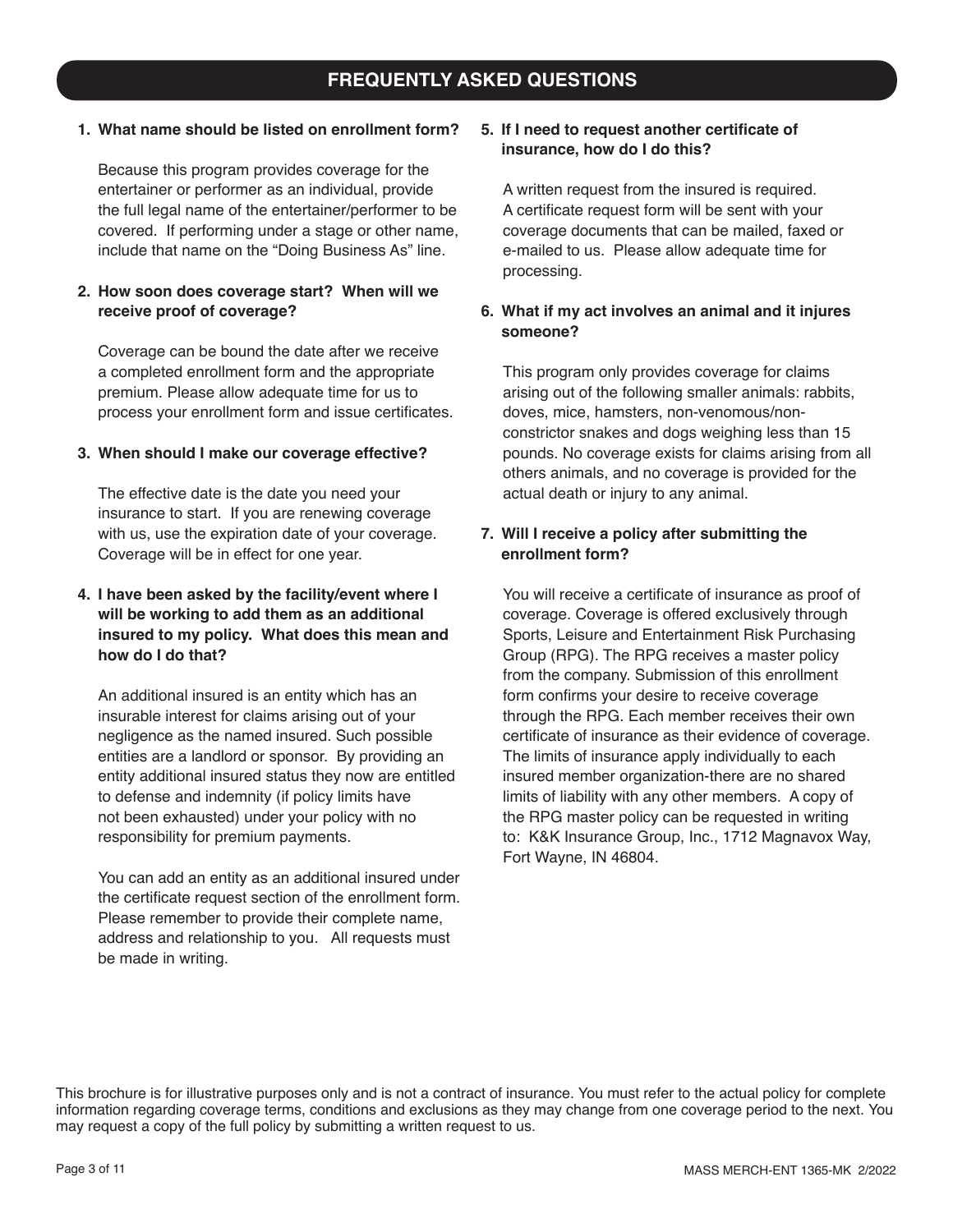

# **Enrollment Form - Entertainer and Performer**

Valid for effective dates from 4/1/22 through 3/31/23

Completion of this enrollment form confirms your desire to obtain insurance through the Sports, Leisure and Entertainment Risk Purchasing Group. A risk purchasing group (RPG) provides group purchasing power for similar risks resulting in potential advantageous coverage terms, competitive rates, risk management bulletins, and rewards for favorable group loss experience. An RPG administration fee may be charged. The submission of this enrollment form and/or the acceptance of payment does not guarantee coverage. Certain operations are not eligible for coverage by this program. We reserve the right to decline any request for coverage.

**TO AVOID PROCESSING DELAYS, PLEASE: 1. Complete all sections (print legibly)** 

- **2. Sign and date where required**
- **3. Remit completed enrollment form (pages 4-11) with payment**

### **GENERAL INFORMATION**

| $\bigcirc$ I am a new account $\bigcirc$ I am renewing my coverage               |            |           |                                                                                                                                                         |
|----------------------------------------------------------------------------------|------------|-----------|---------------------------------------------------------------------------------------------------------------------------------------------------------|
| Individual's name (as it should appear on the policy): _________________________ |            |           |                                                                                                                                                         |
|                                                                                  | First name | Last name |                                                                                                                                                         |
|                                                                                  |            |           |                                                                                                                                                         |
| (additional name(s) under which the named insured operates)                      |            |           |                                                                                                                                                         |
|                                                                                  |            |           |                                                                                                                                                         |
|                                                                                  |            |           |                                                                                                                                                         |
|                                                                                  |            |           |                                                                                                                                                         |
|                                                                                  |            |           |                                                                                                                                                         |
|                                                                                  |            |           |                                                                                                                                                         |
|                                                                                  |            |           | (By listing an email address, you are giving us permission to contact you by email about your policy. Refer to page 8 of the application for Electronic |

s, you are giving us permission to contact you by email about your policy. Hefer to page 8 of the application for Electronic Disclosure and Consent)

### **DATES**

Coverage will begin the day after the completed enrollment form and premium are received and approved by us, or on a later date you specify below. (If renewing coverage, please provide the expiration date of your current policy.)

| $\bigcirc$ Start my coverage on this date: |  |  |
|--------------------------------------------|--|--|
|                                            |  |  |

### **BUSINESS INFORMATION**

- 1. Type of entertainer/performer (check all that apply):
	- $\bigcirc$  Actor portraying historical person (actual/fictional)  $\bigcirc$  Holiday character  $\bigcirc$  Impersonator
	- $\bigcirc$  Balloon artist  $\bigcirc$  Impressionist
	- $\bigcirc$  Belly dancer
	- $\bigcirc$  Caricature sketching
	- $\bigcirc$  Celebrity look-alike
	- $\bigcirc$  Clown
	- $\bigcirc$  Comedian
	- $\bigcirc$  Conductor
	- $\bigcirc$  Contortionist
	- $O$  DJ/KJ
	-
- $\bigcirc$  Mime  $\bigcirc$  Musician, singer or vocalist

 $\bigcirc$  Juggler  $\bigcirc$  Magician

- Genre of music  $+$  % of each:
- $\bigcirc$  Poet
- $\bigcirc$  Psychic/fortune teller
- $\bigcirc$  Face/body painter
- $\bigcirc$  Other (subject to our approval):

 $\bigcirc$  Public speaker describe type (subject to approval):

\_\_\_\_\_\_\_\_\_\_\_\_\_\_\_\_\_\_\_\_\_\_\_\_\_\_\_\_\_\_

- $\bigcirc$  Puppeteer
- $\bigcirc$  Story teller
- $\bigcirc$  Theatrical performer (single event option only)
- $\bigcirc$  Trade show/promotional model describe type (subject to approval):

\_\_\_\_\_\_\_\_\_\_\_\_\_\_\_\_\_\_\_\_\_\_\_\_\_\_\_\_\_\_

- $\bigcirc$  Ventriloquist
- $\bigcirc$  Western performer
- $\bigcirc$  Yodeler

2. Does your annual gross income as an entertainer/performer exceed \$300,000?  $\Box$  Yes  $\Box$  No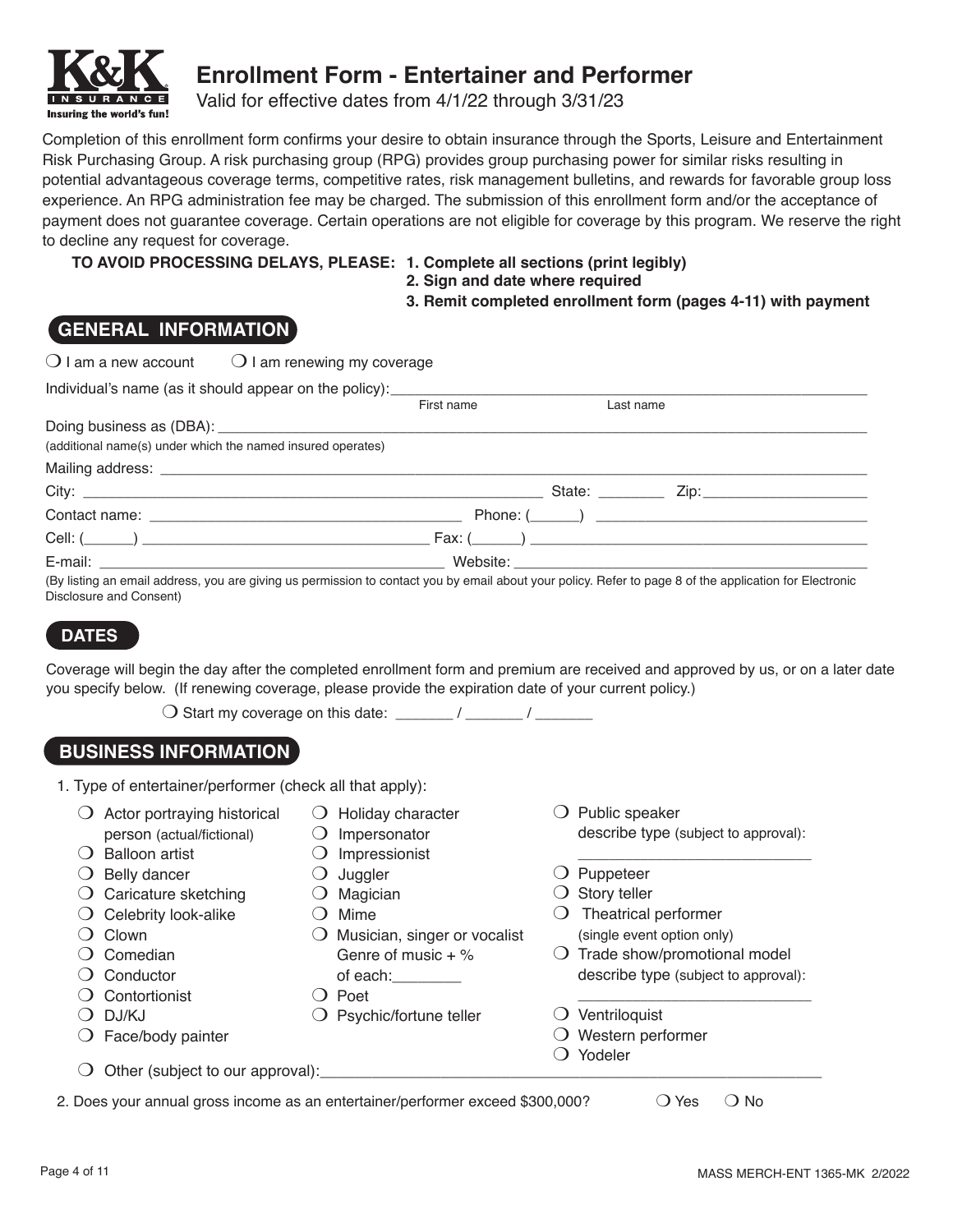### **BUSINESS INFORMATION CONT.**

| 3. Are you age 18 or older?                                                                                                                                                                                                              | ◯ Yes                                                 | $\bigcirc$ No                          |               |  |  |  |
|------------------------------------------------------------------------------------------------------------------------------------------------------------------------------------------------------------------------------------------|-------------------------------------------------------|----------------------------------------|---------------|--|--|--|
| 4. Do you own/operate your own facility and/or have employees/volunteers?                                                                                                                                                                |                                                       | $\bigcirc$ Yes                         | $\bigcirc$ No |  |  |  |
| If yes, this program only provides coverage for your operations as an entertainer/performer. It does not<br>extend to your employees or anyone assisting or performing on your behalf, nor does it apply to the operation of a facility. |                                                       |                                        |               |  |  |  |
| 5. Do you conduct/perform operations outside the U.S.?                                                                                                                                                                                   |                                                       | $\bigcirc$ Yes                         | $\bigcirc$ No |  |  |  |
| If yes,                                                                                                                                                                                                                                  |                                                       |                                        |               |  |  |  |
| • How many times per year do you perform outside of the U.S.?                                                                                                                                                                            |                                                       |                                        |               |  |  |  |
| • What is the maximum number of consecutive days you will spend outside the U.S. for performances?                                                                                                                                       |                                                       |                                        |               |  |  |  |
| (Note: Coverage applies only if your responsibility to pay damages is determined in suit brought in the U.S.)                                                                                                                            |                                                       |                                        |               |  |  |  |
| $\bigcirc$ No<br>6. Are any of the events where you perform part of a promoted tour?<br>$\bigcirc$ Yes                                                                                                                                   |                                                       |                                        |               |  |  |  |
| 7. Do your performances/operations include any of the following:                                                                                                                                                                         |                                                       | $\bigcirc$ Yes                         | $\bigcirc$ No |  |  |  |
| Reenactment performances/                                                                                                                                                                                                                | Full body art/painting                                | Permanent tattooing or body            |               |  |  |  |
| activities involving boats and/or                                                                                                                                                                                                        | <b>Haunted attractions</b>                            | piercing                               |               |  |  |  |
| activities held on or in water                                                                                                                                                                                                           | Historical battle reenactments<br>Hot wax impressions | Use of any substance to paint or apply |               |  |  |  |
| Amusement devices                                                                                                                                                                                                                        | on the face or body that is not classified            |                                        |               |  |  |  |
| Animals*                                                                                                                                                                                                                                 | Hypnotism                                             | as non-toxic and/or manufactured using |               |  |  |  |
| Athletic activity                                                                                                                                                                                                                        | Involvement or promoting of                           | only FDA compliant ingredients         |               |  |  |  |
| Body surfing or mosh pits                                                                                                                                                                                                                | tobacco or cannabis                                   | Weapons (live ammunition/              |               |  |  |  |
| Circus act                                                                                                                                                                                                                               | Stunts and/or strength acts                           | sharpened blades)                      |               |  |  |  |
| Fire (fireworks, pyrotechnics)                                                                                                                                                                                                           |                                                       |                                        |               |  |  |  |

**Note: the exposures/activities listed above are not covered by this program and any resulting claims will be denied. \* See FAQ # 6 on page 3 for limited small animal coverage available.**

### **PROGRAM COST**

### **Please check the option you are seeking:**

#### **O** Annual Coverage

| <b>Annual Income</b>  | <b>Option 1</b><br>\$1,000,000<br><b>CGL Limit</b> | <b>Option 2</b><br>\$2,000,000<br><b>CGL Limit</b> | <b>Option 3</b><br>\$3,000,000<br><b>CGL Limit</b> | <b>Option 4</b><br>\$4,000,000<br><b>CGL Limit</b> | <b>Option 5</b><br>\$5,000,000<br><b>CGL Limit</b> |
|-----------------------|----------------------------------------------------|----------------------------------------------------|----------------------------------------------------|----------------------------------------------------|----------------------------------------------------|
| \$ 30,000 or less     | 231.00<br>\$                                       | 339.00<br>$\bigcirc$ s                             | 589.00<br>\$                                       | 839.00<br>-S                                       | \$1,089.00                                         |
| $$30,001 - $100,000$  | 350.00<br>\$.                                      | 518.00<br>$\circ$ s                                | 768.00<br>\$                                       | \$1,018.00                                         | \$1,268.00                                         |
| $$100,001 - $200,000$ | 664.00<br>-S                                       | 989.00<br>$\circ$ s                                | \$1,239.00                                         | \$1,489.00                                         | \$1,739.00                                         |
| \$200,001 - \$300,000 | 989.00                                             | \$1,476.00                                         | $\bigcirc$ \$ 1,726.00                             | \$1,976.00                                         | \$2,226.00                                         |

### O Single Event Coverage

| Single Event/<br><b>Show</b><br>(10 consecutive | <b>Option 1</b><br>\$1,000,000<br><b>CGL Limit</b> | <b>Option 2</b><br>\$2,000,000<br><b>CGL Limit</b> | <b>Option 3</b><br>\$3,000,000<br><b>CGL Limit</b> | <b>Option 4</b><br>\$4,000,000<br><b>CGL Limit</b> | <b>Option 5</b><br>\$5,000,000<br><b>CGL Limit</b> |
|-------------------------------------------------|----------------------------------------------------|----------------------------------------------------|----------------------------------------------------|----------------------------------------------------|----------------------------------------------------|
| days or less)                                   | $\bigcirc$ \$ 181.00                               | $\bigcirc$ \$ 264.00                               | $\bigcirc$ \$ 514.00                               | $O$ \$ 764.00                                      | $\bigcirc$ \$ 1,014.00                             |
| Event name:<br>Event location:                  |                                                    |                                                    | Event date(s): $\frac{1}{2}$                       | to                                                 |                                                    |

**COSTS ARE 100% NON-REFUNDABLE/NON-TRANSFERRABLE ONCE COVERAGE BEGINS (may vary by state). COVERAGE IS CONTINGENT UPON RECEIPT OF PAYMENT AND A FULLY COMPLETED ENROLLMENT FORM. NO COVERAGE WILL BE DEEMED IN EFFECT UNTIL THE ACCURATE PAYMENT IS RECEIVED BY THE COMPANY OR THEIR REPRESENTATIVE. CANCELLATIONS/CHANGEES CAN ONLY BE MADE BY THE NAMED INSURED.**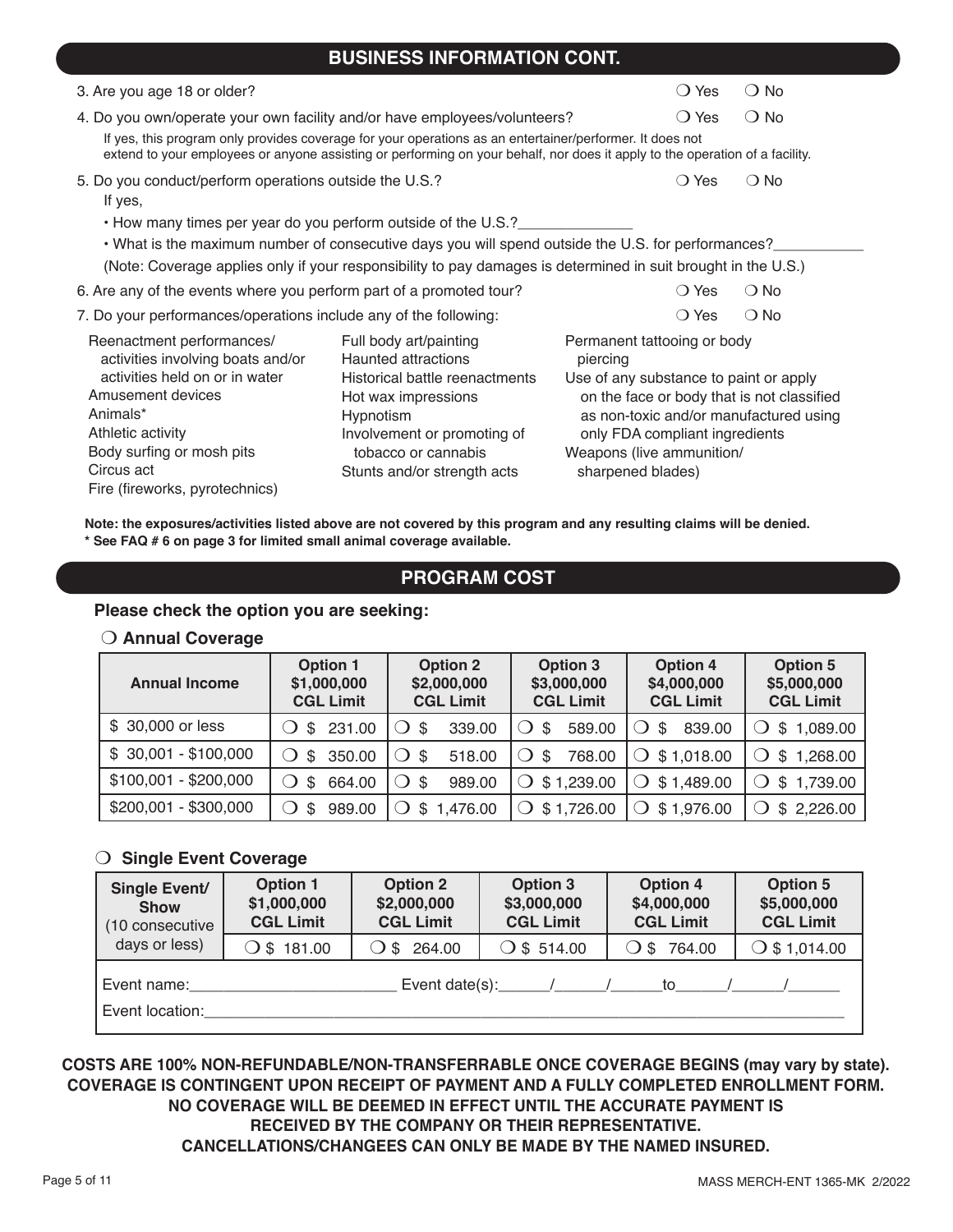### **CERTIFICATE REQUESTS**

| Once your enrollment form is approved, you will receive a Certificate of Insurance as evidence that coverage is bound.<br>Complete this section if you require additional certificates listing a facility, property owner or similar third-party as an<br>additional insured on your policy. Provide a separate request for each additional certificate needed. |
|-----------------------------------------------------------------------------------------------------------------------------------------------------------------------------------------------------------------------------------------------------------------------------------------------------------------------------------------------------------------|
| Note: Please request all additional insureds needed for this policy term. Additional insureds from the expiring policy term will<br>not be automatically renewed.                                                                                                                                                                                               |
|                                                                                                                                                                                                                                                                                                                                                                 |
| 2. What is the additional insured's relationship to you?                                                                                                                                                                                                                                                                                                        |
| $\bigcirc$ Owner/manager/lessor of premises (facility or venue) $\bigcirc$ Sponsor $\bigcirc$ Co-promoter                                                                                                                                                                                                                                                       |
| NOTE: The certificate holder will automatically be an Additional Insured for an Owner/manager/lessor, Sponsor or Co-Promoter relationship                                                                                                                                                                                                                       |
|                                                                                                                                                                                                                                                                                                                                                                 |
|                                                                                                                                                                                                                                                                                                                                                                 |
| 4. Does the certificate holder/additional insured require any special wording or endorsements? O Yes O No                                                                                                                                                                                                                                                       |
| If yes, check all that apply: $\bigcirc$ CG2026 $\bigcirc$ Primary/noncontributory $\bigcirc$ Waiver of subrogation                                                                                                                                                                                                                                             |
|                                                                                                                                                                                                                                                                                                                                                                 |
| NOTE: If you are not sure, please attach a copy of the insurance requirements/instructions you've received.                                                                                                                                                                                                                                                     |
| If applicable:                                                                                                                                                                                                                                                                                                                                                  |
| 5. For specific events: Date(s) of event/activity: _____________________________                                                                                                                                                                                                                                                                                |
|                                                                                                                                                                                                                                                                                                                                                                 |
|                                                                                                                                                                                                                                                                                                                                                                 |
|                                                                                                                                                                                                                                                                                                                                                                 |
|                                                                                                                                                                                                                                                                                                                                                                 |

**The most common delay in certificate processing is caused by providing partial or incorrect name and/or instructions. Please check your request carefully before submitting.**

### **COVERAGE EXCLUSIONS**

The following notable exclusions are contained in the commercial general liability coverage provided by this program (note: state variations may apply). Abuse, molestation, or exploitation; Any events or activities involving or promoting tobacco or cannabis; Asbestos; Athletic Activity; Body surfing and/ or mosh pits; Commercial general liability standard exclusions (CG0001 4/13 edition); Cap on losses from certified acts of terrorism; Communicable disease; Cyber incident, data compromise, and violation of statutes related to personal data; Employment related practices; Events hosted/organized by the entertainer/performer; Fireworks (However, this exclusion does not apply to flashboxes. As used in this environment, flashboxes means any device used to create a visual effect along with an explosive noise that is induced electronically in a cylinder with no projectile, wadding, or wrapping); Full body art/painting; Fungi or bacteria; Historical battle re-enactments; Hot wax impressions; Lead; Nuclear energy; Ownership of a facility for performances; Personal and advertising injury; Sexually transmitted disease; Silica or silica-related dust; Specified recreational activities – Aircraft/hot air balloon; Airport; Amusement devices: The ownership, operation, maintenance or use of any device or equipment a person rides for enjoyment, including, but not limited to: mechanical or non-mechanical ride, slide, or water slide (including any ski or tow when used in conjunction with a water slide), inflatable recreational device, or vertical device or equipment used for climbing whether permanently affixed or temporarily erected. This exclusion does not apply to video or computer games; Animals (injury or death to, or injury, death or property damage caused by any animal owned, rented or hired by you. However, rabbits, doves, mice, hamsters, non-venomous/non-constricting snakes and dogs weighing less than 15 lbs. are covered for the liability arising out of the insured's operations that include the use of these animals); Bungee; Dunk tank; Haunted attraction; Performer ("bodily injury" or "personal and advertising injury" to any performer or entertainer during any activity, event, or exhibition including, but not limited to, any stunt, concert, show, or theatrical event); Rodeo; Saddle animal; Snowmobile; Throwing of object(s) into the audience during a performance; Use of any substance to paint or apply on the face or body that is not classified as non-toxic and/or manufactured using only FDA compliant ingredients; Total pollution with a building heating, cooling & dehumidifving equipment exception and hostile fire exception; Unmanned aircraft; Those operations listed as ineligible: Acrobatic/aerialist performer; Actor or actress; Circus performer; Cosmetologist/beautician; Electronic/techno, hip hop, rap or heavy metal/screamo musical entertainer, performer or DJ; Escape artist; Exotic dancer/stripper; Fire handlers; Group acts or bands; Henna/Mehndi artist; Hypnotist; Jouster; Mascot (college, high school, professional); Model (unless reported to and approved by us); Performer/entertainer under the age of 18; Performer putting on an athletic exhibition; Performer using weapons (live ammunition or sharpened blades); Permanent tattoo and/or body piercing artist; Production/entertainment companies; Public speaker (unless reported to and approved by us); Pyrotechnician; Strength performer; Stunt performer; Touring entertainer/performer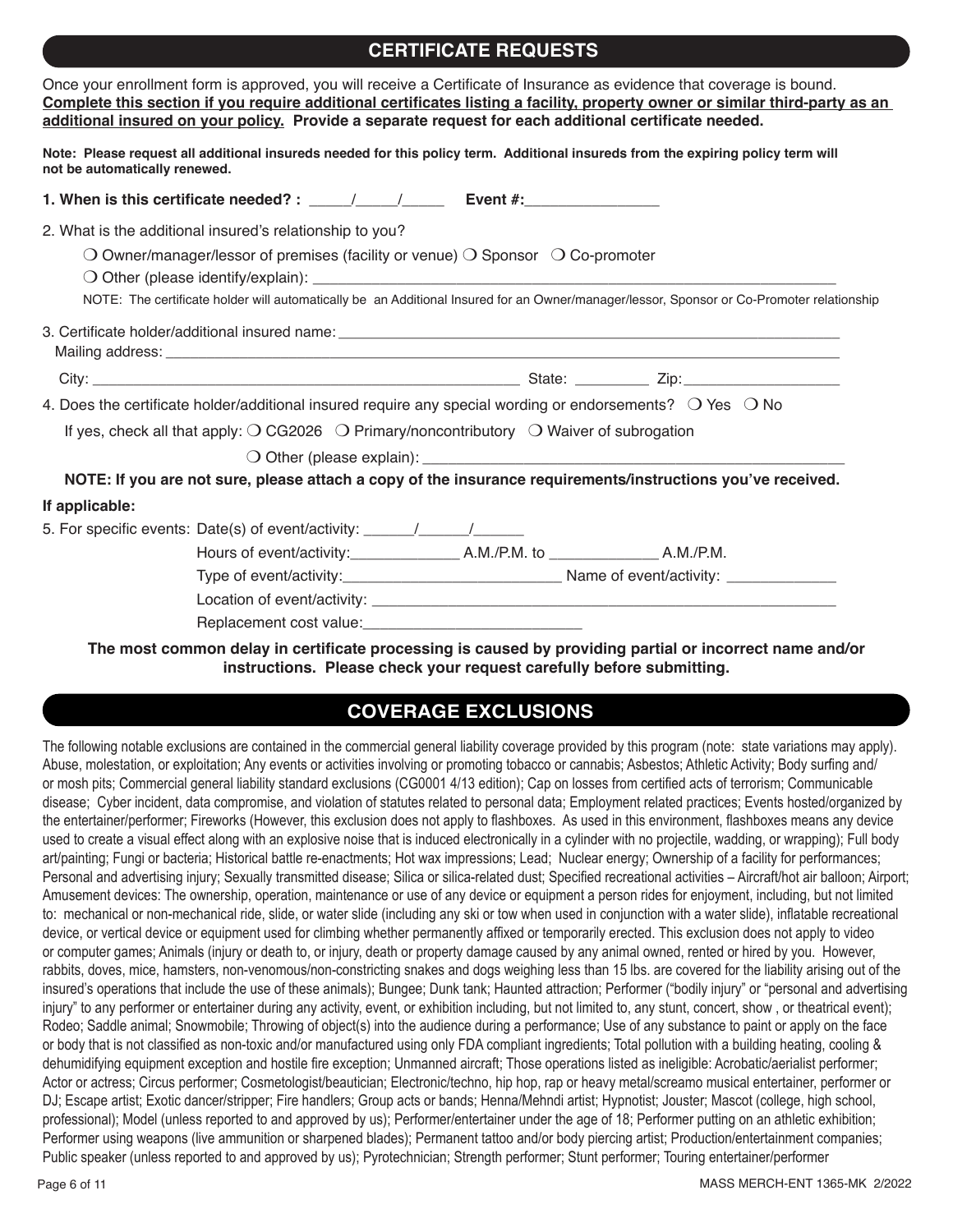### **ATTENTION: AGENTS**

#### **AGENTS: YOU MUST COMPLETE THE AGENT WARRANTY SECTION BELOW. Enrollments cannot be accepted unless this section is completed.**

Please complete the information below.

|                                  |         | Agent/contact name: _______ |           |                                   |     |
|----------------------------------|---------|-----------------------------|-----------|-----------------------------------|-----|
| Agency complete mailing address: |         |                             |           |                                   |     |
|                                  | Address |                             | City      | State                             | Zip |
|                                  |         |                             |           | $\angle$ Agency fax: $(\_\_\_\_)$ |     |
| Agent/contact e-mail address:    |         |                             | Tax $LD.$ |                                   |     |
| Agent License #: _               |         |                             |           |                                   |     |

I represent and warrant as an insurance producer that I currently maintain, and will maintain, all individual, corporate or agency licenses or permits to conduct insurance business in the state coverage for this insured is being written. I further represent and warrant that I currently maintain errors and omissions insurance with a minimum limit of \$1,000,000 for myself, my officers, and employees. If requested by K&K, I will provide K&K with reasonably satisfactory evidence of all of the above mentioned items.

I understand there are no commissions included in this program unless purchased online at www.entertainerinsurance-kk.com. A fee may be separately charged, subject to state insurance regulations. Fees cannot be included in the payment remitted to us.

I understand that agents do not have authority to issue binders or a certificate of insurance on behalf of this program.

| IΛ.<br>., | -- |  |
|-----------|----|--|
|           |    |  |



**K&K Insurance Group, Inc. • P.O. Box 2338 • Fort Wayne, IN 46801-2338 • 1-800-328-2317 • Fax 1-260-459-5502 Website www.kandkinsurance.com**

K&K Insurance Group, Inc. is a licensed insurance producer in all states (FL license #L007299; TX license #13924); operating in CA, NY and MI as K&K Insurance Agency (CA license #0334819)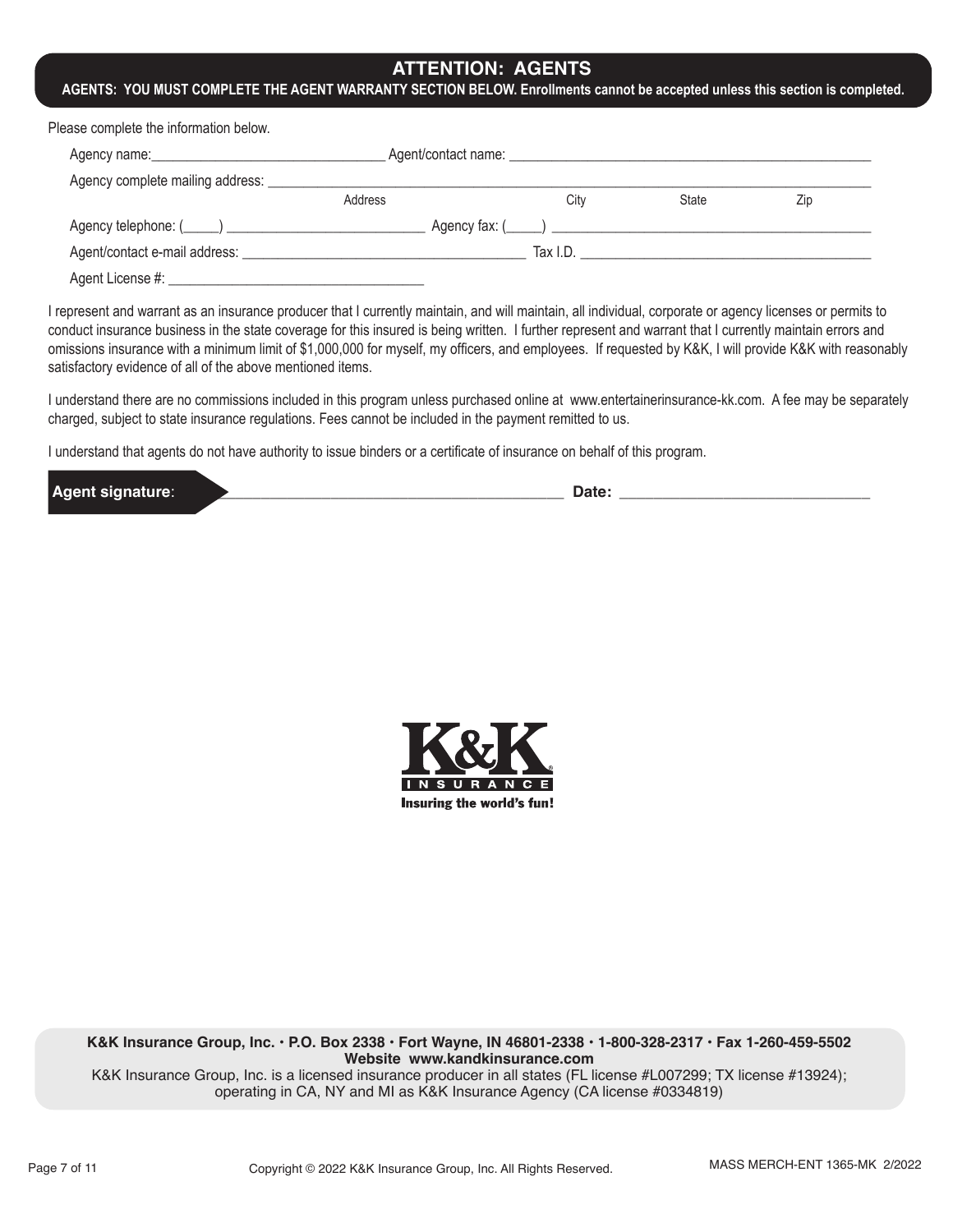# **Electronic Signature Disclosure and Consent PLEASE READ, COMPLETE #9 BELOW, AND SIGN ON PAGE 9**

#### **Electronic Signature Disclosure and Consent**

The Electronic Signatures in Global and National Commerce Act (15 U.S.C. § 7001, et seq.) provides that a signature, contract or other record may not be denied legal effect, validity or enforceability solely because it is in electronic form or because an electronic signature was used in a transaction.

K&K Insurance Group (K&K), whether on its own behalf, and/or on behalf of an insurer and/or third parties, may utilize the internet, email, cloud services, digital storage, digital media or similar electronic means to transmit Policy Documents to its clients. This Agreement informs you of your rights when we are delivering and you are receiving such documents from us electronically.

By agreeing to proceed with this transaction, you acknowledge and consent to the following:

- 1. I hereby voluntarily consent to proceeding with this transaction, and all subsequent actions related to this transaction, electronically.
- 2. I understand that further documents relating to this insurance purchased through K&K, including but not limited to correspondence, communications, confirmations, requests for premium payments and policy documents, may, to the extent permitted by law, be transmitted by electronic means to me, including by e-mail sent to the e-mail address I have provided as part of this transaction and/or my on-line registration. I consent to such documents being provided to me electronically.
- 3. Notwithstanding paragraph 2, any notice of cancellation shall be sent to me by mailing to the address I have provided as part of my registration and/or application for insurance, or to such other address for which I have provided notice pursuant to the terms of the policy.
- 4. Any change or revision to the e-mail address or other electronic contact information which I have provided as part of this transaction and/or my on-line registration process shall be requested by me by faxing, emailing or by mailing a written notice to: K&K Insurance; 1712 Magnavox Way; Fort Wayne, IN 46804.
- 5. I understand that I have the right to obtain a paper copy of any electronic record provided to me pursuant to this transaction or any subsequent transaction involving my coverage by mailing a written request to the address provided in paragraph 4.
- 6. In order to access the electronic records provided, the following hardware and software are required: (a) a personal computer or other device through which Internet access is available, (b) an Internet connection, (c) an e-mail account with an Internet service provider, and (d) Adobe Acrobat Reader.
- 7. I understand that I have the right and option to withdraw my consent to the receipt of further electronic documents at any time by faxing, emailing or mailing a written request to the address provided in paragraph 4. By withdrawing my consent to electronic delivery of documents I understand that I will receive a paper copy of future policy documentation.
- 8. Information relating to this transaction is subject to the terms of our privacy statement, a copy of which is provided at www.kandkinsurance.com.
- 9. DOCUMENT DELIVERY. After this enrollment form is approved, you will receive a certificate of insurance showing evidence that coverage has been bound. When submitted through an insurance agent or broker, this coverage document will only be delivered to them. Additional certificate requests will be issued to the same person. Providing an email address in this application will be deemed consent to us to deliver documents and communication to you electronically.

If you **DO NOT** want to be emailed please check here and select your preferred method of document delivery.  $\bigcirc$ 

| Mail to: | attn: |  |
|----------|-------|--|
|          |       |  |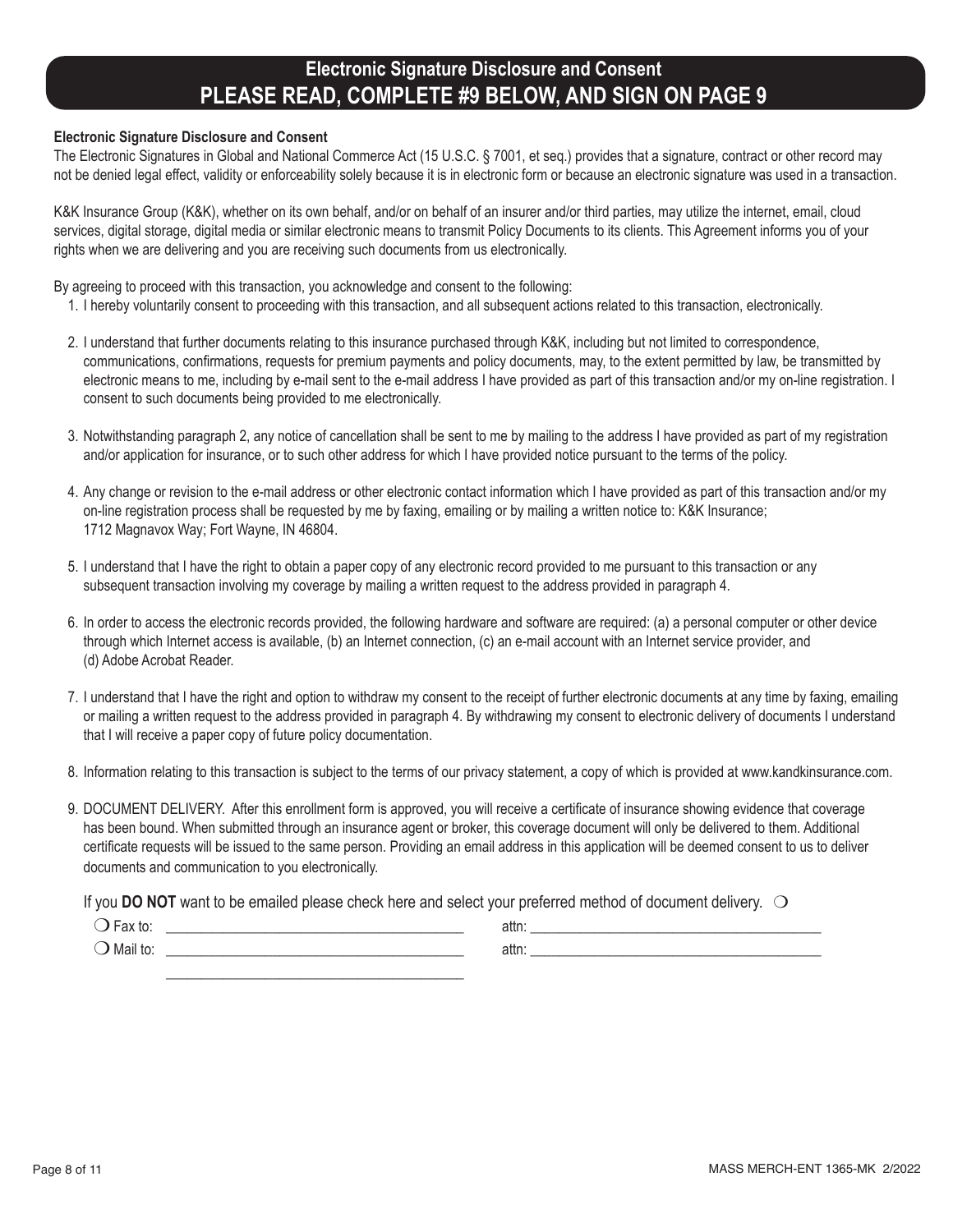### **COMPENSATION AND REPRESENTATION STATEMENT**

**Compensation and Other Disclosure Information:** K&K Insurance Group, Inc. ("K&K") is an insurance producer licensed in your state. Insurance producers are authorized by their license to confer with insurance purchasers about the benefits, terms and conditions of insurance contracts; to offer advice concerning the substantive benefits of particular insurance contracts; to sell insurance; and to obtain insurance for purchasers. The role of the producer in any particular transaction involves one or more of these activities. Compensation will be paid to the producer, based on the insurance contract the producer sells. Depending on the insurer(s) and insurance contract(s) the purchaser selects, compensation will be paid by the insurer(s) selling the insurance contract or by another third party. Such compensation may vary depending on a number of factors, including the insurance contract(s) and the insurer(s) the purchaser selects. In addition, K&K may charge a fee for administrative services. Your signature on your application, quote form, check, credit card and/or other authorization for payment of your premium, will be deemed to signify your consent to and acceptance of the terms and conditions including the compensation, as disclosed above, that is to be received by K&K. The insurance purchaser may obtain information about compensation expected to be received by the producer based in whole or in part on the sale of insurance to the purchaser, and compensation expected to be received based in whole or in part of any alternative quotes presented to the purchaser by the producer, by emailing a written request to warranty@kandkinsurance.com.

In addition, premiums paid by clients to K&K for remittance to insurers, client refunds and claim payments paid to K&K by insurance companies for remittance to clients are deposited into fiduciary accounts in accordance with applicable insurance laws until they are due to be paid to the insurance company or Client. Subject to such laws and the applicable insurance company's consent, where required, K&K will retain the interest or investment income earned while such funds are on deposit in such accounts.

In placing, renewing, consulting on or servicing your insurance coverages K&K and its affiliates may participate in contingent commission arrangements with insurance companies that provide for additional contingent compensation, if, for example, certain underwriting, profitability, volume or retention goals are achieved. Such goals are typically based on the total amount of certain insurance coverages placed by K&K with the insurance company or the overall performance of the policies placed with that insurance company, not on an individual policy basis. As a result, K&K may be considered to have an incentive to place your insurance coverages with a particular insurance company. Where K&K participates in contingent commission arrangements with insurance companies, K&K may be entitled to additional commission in the range of 0 to 5% depending upon whether and when specified thresholds are achieved.

Our liability to you, in total, for the duration of our business relationship for any and all damages, costs, and expenses (including but not limited to attorneys' fees), whether based on contract, tort (including negligence), or otherwise, in connection with or related to our services (including a failure to provide a service) that we provide in total shall be limited to the lesser of \$2,500,000 or the singular annual limit of the policy of insurance procured by us on your behalf from which your damages arise.

This liability limitation applies to you, our client, and extends to our client's parent(s), affiliates, subsidiaries, and their respective directors, officers, employees and agents (each a "Client Group Member" of the "Client Group") wherever located that seek to assert claims against K&K, and its parent(s), affiliates, subsidiaries and their respective directors, officers, employees and agents (each an "K&K Group Member" of the "K&K Group"). Nothing in this liability limitation section implies that any K&K Group Member owes or accepts any duty or responsibility to any Client Group Member.

If you or any of your Group Members asserts any claims or makes any demands against us or any K&K Group Member for a total amount in excess of this liability limitation, then you agree to indemnify K&K for any and all liabilities, costs, damages and expenses, including attorneys' fees, incurred by K&K or any K&K Group Member that exceeds this liability limitation.

Aon Corporation, our ultimate parent company, and its affiliates have from time to time sponsored and invested in insurance and reinsurance companies. While we generally undertake such activities with a view to creating an orderly flow of capacity for our clients, we also seek an appropriate return on our investment. These investments, for which Aon is generally at-risk for potential price loss, typically are small and range from fixed-income to common stock transactions. In such case, the gains or losses we make through your investments could potentially be linked, in part, to the results of treaties or policies transacted with you. Please visit the Aon website at http://www.aon.com/market\_relationships for a current listing of insurance and reinsurance carriers in which Aon Corporate and its affiliates hold any ownership interest.

### **Representation Statement**

The undersigned authorized officer of the applicant declares that the statements set forth herein are true to the best of his or her knowledge. The undersigned authorized officer agrees that if the information supplied on the application changes between the date of the application and the effective date of the insurance, he/she (undersigned) will immediately notify the insurer of such changes, and the insurer may withdraw or modify any outstanding quotations and/or authorization or agreement to bind the insurance. Signing of this application does not bind the applicant to the insurer to complete the insurance.

I am aware that accurate reporting is required for premium calculation and that my books and records, as they relate to this coverage, may be examined or audited by the company at any time during the coverage period and up to three years thereafter. I acknowledge that intentional misrepresentation or misreporting may jeopardize coverage and that the company reserves the right to decline/void any ineligible coverage.

I further acknowledge that, I have reviewed all information provided with this enrollment form and understand the exclusions which apply, as well as the activities and operations for which coverage is not provided.

### **COSTS ARE 100% NON-REFUNDABLE/NON-TRANSFERRABLE ONCE COVERAGE BEGINS (may vary by state).**

**Applicant name** (from page 4):

| 711<br>ш                         |        | Date: |
|----------------------------------|--------|-------|
| <b>Printo</b><br>name:<br>______ | Title: |       |

**If an agent:** Check here to acknowledge you are signing on behalf of the named insured  $\bigcirc$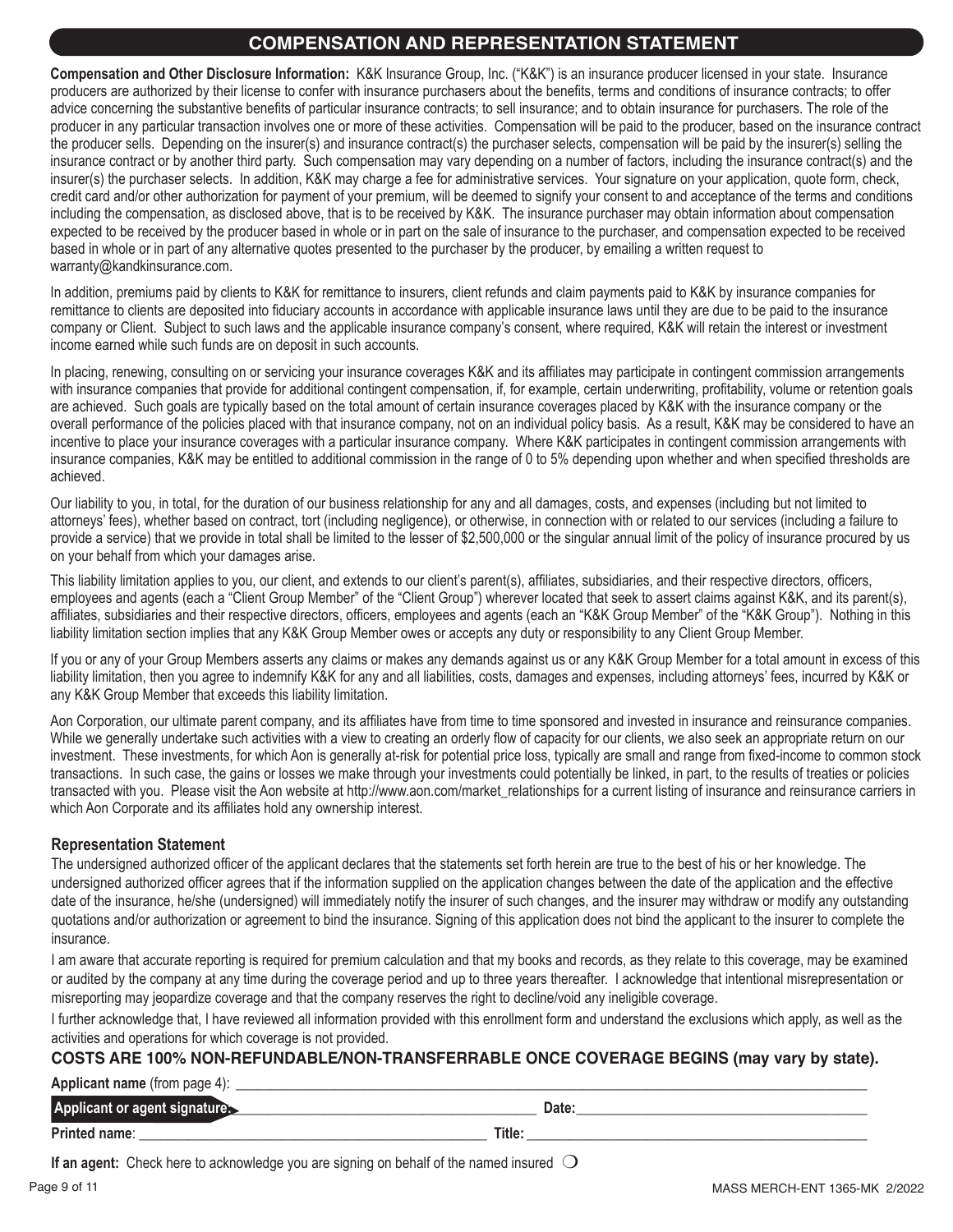### **IMPORTANT INFORMATION. PLEASE READ.**

### **Fair Credit Report Act Notice**

Personal information about you, including information from a credit or other investigative report, may be collected from persons other than you in connection with this application for insurance and subsequent amendments and renewals. Such information as well as other personal and privileged information collected by us or our agents may in certain circumstances be disclosed to third parties without your authorization. Credit scoring information may be used to help determine either your eligibility for insurance or the premium you will be charged. We may use a third party in connection with the development of your score. You have the right to review your personal information in our files and can request correction of any inaccuracies. A more detailed description of your rights and our practices regarding such information is available upon request. Contact your agent or broker for instructions on how to submit a request to us

### **Fraud Warning**

**Applicable in AL, AR, DC, LA, MD, NM, RI and WV:** Any person who knowingly (or willfully)\* presents a false or fraudulent claim for payment of a loss or benefit or knowingly (or willfully)\* presents false information in an application for insurance is guilty of a crime and may be subject to fines and confinement in prison. \*Applies in MD only.

**Applicable in CO:** It is unlawful to knowingly provide false, incomplete, or misleading facts or information to an insurance company for the purpose of defrauding or attempting to defraud the company. Penalties may include imprisonment, fines, denial of insurance and civil damages. Any insurance company or agent of an insurance company who knowingly provides false, incomplete, or misleading facts or information to a policyholder or claimant for the purpose of defrauding or attempting to defraud the policyholder or claimant with regard to a settlement or award payable from insurance proceeds shall be reported to the Colorado Division of Insurance within the Department of Regulatory Agencies.

**Applicable in FL and OK:** Any person who knowingly and with intent to injure, defraud, or deceive any insurer files a statement of claim or an application containing any false, incomplete, or misleading information is guilty of a felony (of the third degree)\*. \*Applies in FL only.

**Applicable in KS:** Any person who, knowingly and with intent to defraud, presents, causes to be presented or prepares with knowledge or belief that it will be presented to or by an insurer, purported insurer, broker or any agent thereof, any written, electronic, electronic impulse, facsimile, magnetic, oral, or telephonic communication or statement as part of, or in support of, an application for the issuance of, or the rating of an insurance policy for personal or commercial insurance, or a claim for payment or other benefit pursuant to an insurance policy for commercial or personal insurance which such person knows to contain materially false information concerning any fact material thereto; or conceals, for the purpose of misleading, information concerning any fact material thereto commits a fraudulent insurance act.

**Applicable in KY, NY, OH and PA:** Any person who knowingly and with intent to defraud any insurance company or other person files an application for insurance or statement of claim containing any materially false information or conceals for the purpose of misleading, information concerning any fact material thereto commits a fraudulent insurance act, which is a crime and subjects such person to criminal and civil penalties (not to exceed five thousand dollars and the stated value of the claim for each such violation)\*. \*Applies in NY only.

**Applicable in ME, TN, VA and WA:** It is a crime to knowingly provide false, incomplete or misleading information to an insurance company for the purpose of defrauding the company. Penalties (may)\* include imprisonment, fines and denial of insurance benefits. \*Applies in ME only.

**Applicable in MN:** A person who files a claim with intent to defraud or helps commit a fraud against an insurer is guilty of a crime.

**Applicable in NJ:** Any person who includes any false or misleading information on an application for an insurance policy is subject to criminal and civil penalties.

**Applicable in OR:** Any person who knowingly and with intent to defraud or solicit another to defraud the insurer by submitting an application containing a false statement as to any material fact may be violating state law.

**Applicable in VT:** Any person who knowingly presents a false statement in an application for insurance may be guilty of a criminal offense and subject to penalties under state law.

Applicable in all other states: Any person who knowingly and with intent to defraud any insurance company or other person files an application for insurance or statement of claim containing any materially false information or conceals for the purpose of misleading, information concerning any fact material thereto commits a fraudulent insurance act, which is a crime and subjects such person to criminal and civil penalties.